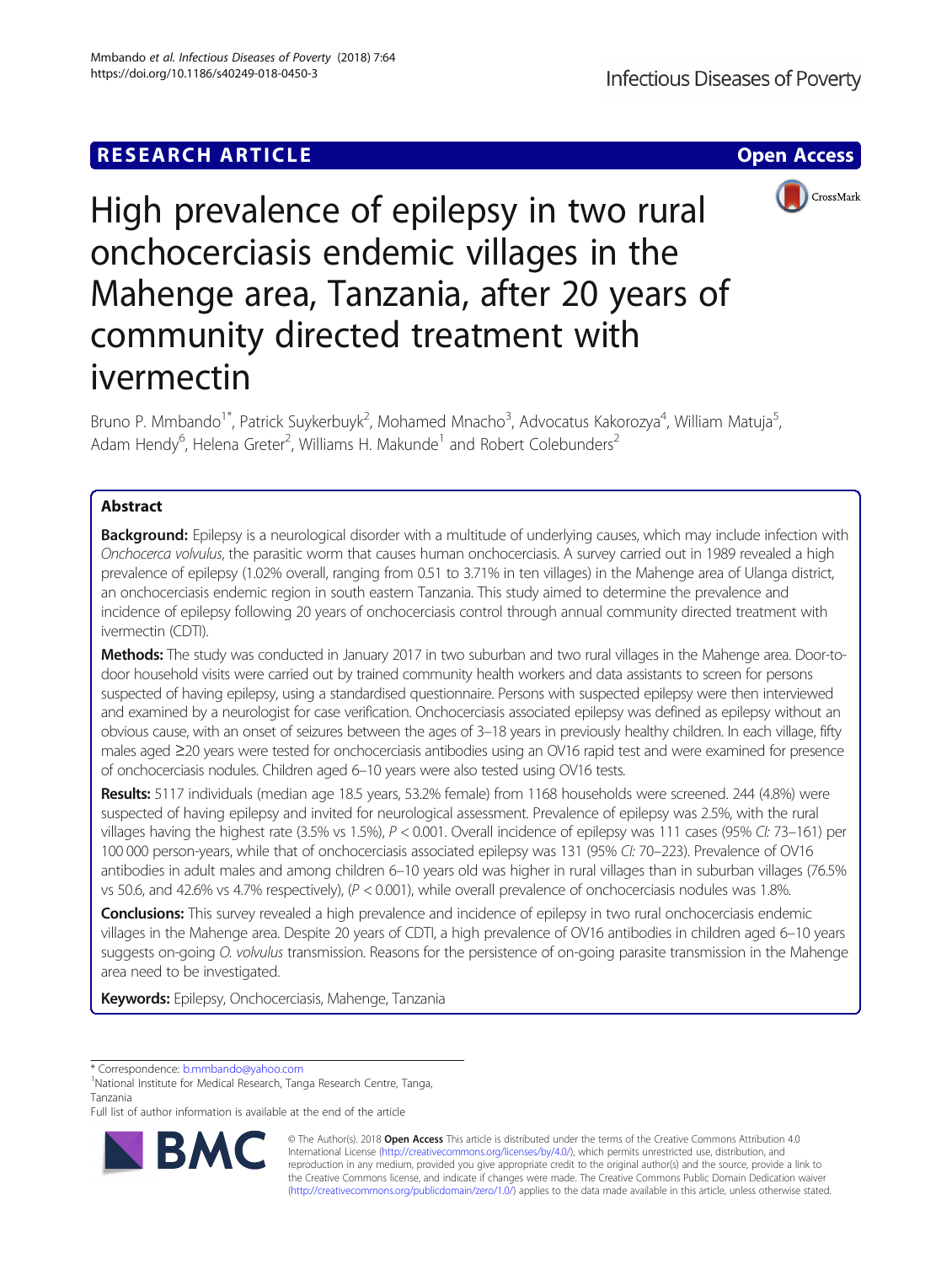Multilingual abstracts Please see Additional file [1](#page-10-0) for translations of the abstract into the six official working languages of the United Nations.

# Background

Epilepsy is a chronic neurological disease affecting an estimated 50 million people worldwide [\[1](#page-11-0)]. Prevalence rates vary geographically, with the highest being concentrated in low and middle income countries [[1,](#page-11-0) [2](#page-11-0)]. Epilepsy presents with a variety of seizure types of different degrees of intensity, including nodding syndrome (NS), a rare form of the epilepsy which has been reported from Tanzania, Uganda and South Sudan [\[3](#page-11-0)–[5\]](#page-11-0). NS is named after its characteristic seizure which causes loss of muscle tone in the neck and forward nodding of the head. Affected children may suffer from associated clinical manifestations such as mental retardation, loss of cognitive abilities and reduced growth rate [[4\]](#page-11-0). Onset of NS occurs mainly in children aged 3–18 years [[4\]](#page-11-0).

Several studies have shown an association between onchocerciasis and epilepsy, and NS has only been reported from onchocerciasis endemic areas [\[6](#page-11-0)–[8](#page-11-0)]. Case-control studies have found significantly higher rates of onchocerciasis infection in individuals with NS than in controls [\[4](#page-11-0), [5](#page-11-0)]. However, it is not clear how the Onchocerca volvulus parasite is able to cause epilepsy [[9\]](#page-11-0). Duke et al. previously noted the presence of small numbers of *O. volvulus* microfilariae (mf) in the cerebrospinal fluid (CSF)  $\left($  < 2 mf/ml) in five of eight untreated heavily infected (> 100 mf/mg skin) onchocerciasis patients [[10\]](#page-11-0). It has also been shown that the numbers of O. volvulus mf in the CSF increased up to 31 mf/ml during diethylcarbamazine treatment in 10 out of 11 heavily infected patients presenting with an ocular form of onchocerciasis. However, studies performed since the introduction of mass distribution of ivermectin have not been able to demonstrate the presence of mf in the CSF of patients with NS or other types of onchocerciasis associated epilepsy [[9,](#page-11-0) [11,](#page-11-0) [12](#page-11-0)]. Moreover, a recent study suggests that NS is a disease caused by an autoimmune reaction to O. volvulus antibodies [[13\]](#page-11-0).

Recent observations in the Democratic Republic of Congo (DRC) [\[14](#page-11-0)] and northern Uganda suggest that onchocerciasis control through mass drug administration (MDA) of ivermectin may decrease the incidence of NS and other forms of onchocerciasis associated epilepsy (OAE) [[15](#page-11-0)].

The first cases of NS were reported among communities in the Mahenge Mountains in the 1960s [[3\]](#page-11-0). In 1989, Rwiza et al. carried out a district-wide population-based survey aimed at determining the prevalence and incidence of epilepsy [[16](#page-11-0)]. They documented a prevalence of active epilepsy of 1.02%, ranging

from 0.51 to 3.71% in different villages, and a regional annual incidence of 73.3 new cases per 100 000 people [[16\]](#page-11-0). Ivermectin has been distributed in the Mahenge area to control onchocerciasis since 1994 but annual community directed distribution of treatment with ivermectin (CDTI) started in 1997 [\[9](#page-11-0)].

The present study therefore aimed to investigate the effects of 20 years of onchocerciasis control through CDTI on the prevalence and incidence of epilepsy in selected villages in the Mahenge area of south eastern Tanzania.

# **Methods**

# Study site and population

Details of the study are described in a protocol paper published elsewhere [[17\]](#page-11-0). In brief, investigations were carried out in the Mahenge area of Ulanga District, Morogoro region, south eastern Tanzania (Fig. [1](#page-2-0)). The area is mountainous with fast flowing rivers and streams which provide suitable breeding habitats for the blackfly vectors of onchocerciasis [[18\]](#page-11-0). Occupations of the population include subsistence farming, livestock keeping (chicken, goats and pigs, the latter mainly kept in suburban villages) and working in gemstone mining. Study sites were selected based on the findings of Rwiza et al. in 1989 [[16\]](#page-11-0), and included villages with the highest epilepsy prevalence..These were two suburban villages (Matumbala and Vigoi) and two rural villages (Mdindo and Msogezi). Mdindo Village was the village with highest prevalence of epilepsy in the 1989 study by Rwiza et al. [[16\]](#page-11-0). Matumbala was part of Vigoi village during the 1989 survey, but has since been separated, becoming an independent village in 2010. The suburban villages are located at an average altitude of 1050 m, while the rural villages are located at an average altitude of 590 m, and at a distance of 10 km and 17 km by road from Mahenge Township, respectively.

The Mahenge area is one of four onchocerciasis foci present in the Morogoro region. The others are in the Uluguru mountains, Kilosa, and the Nguru mountains [[19\]](#page-11-0). The Mahenge focus was known for its high pre-control endemicity of onchocerciasis, which was first documented in the middle of last century [\[20](#page-11-0)]. MDA through annual CDTI began in the Mahenge area in 1997 [[9\]](#page-11-0), at which time the prevalence of disease through nodule examination was estimated to be 78.7% [[21\]](#page-11-0).

# Study design

This was a population based cross-sectional survey conducted in January 2017. The study involved all individuals within the households of the four study villages (Matumbala, Vigoi, Mdindo and Msogezi). During house-to-house visits, information was collected about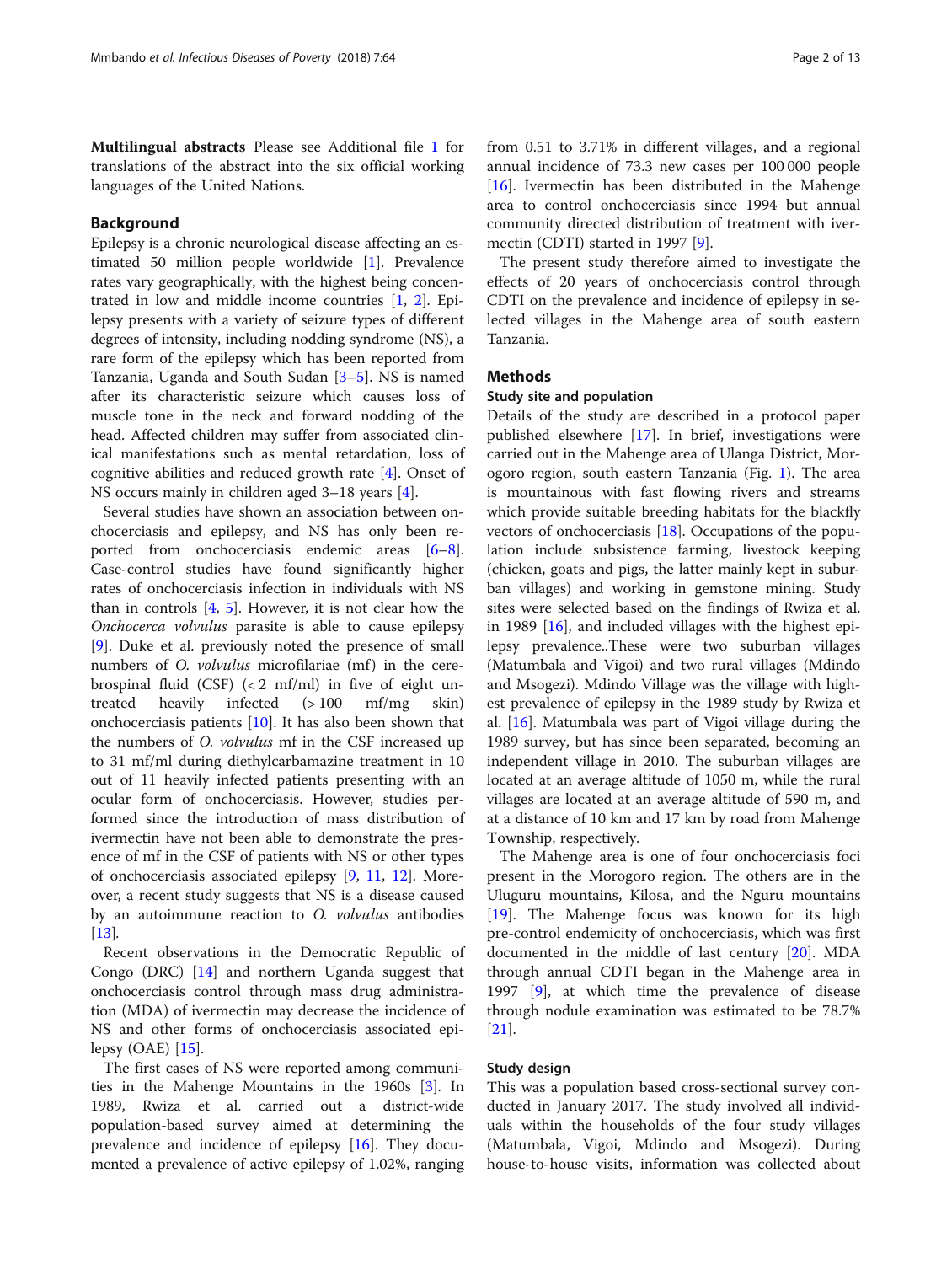<span id="page-2-0"></span>

Chikuti

Mdind

TANZANIA 0

geographical location (latitude and longitude) of the household, family size, age, gender, education level of children aged 7–10 years, signs of epilepsy among household members and history of death of individuals suspected to have epilepsy. All households and household members were provided with unique numbers which were used to identify them during epilepsy screening and onchocerciasis antibody testing.

# Epilepsy screening

Epilepsy case-finding was carried out using a two-stage approach. In the first stage, door-to-door household visits were performed by trained community health workers and data assistants, who asked a series of five questions to identify persons suspected of having epilepsy [\[22\]](#page-11-0). All inhabitants from the four villages were eligible for participation. It was asked whether a person: 1) had ever lost consciousness and experienced either loss of bladder control (1a) or foaming in the mouth (1b), 2) had ever experienced absence or sudden loss of contact with the surroundings for a short duration of time, 3) had ever experienced sudden uncontrollable twitching or shaking of the arms, legs or head, for a period of a few minutes, 4) had sometimes experienced sudden and brief bodily sensations, seen or heard things that were

not there, or smelt strange odours, and 5) ever been diagnosed with epilepsy.

In the second stage, persons identified with suspected epilepsy were invited for an interview and clinical examination by a neurologist (MM) who was stationed in a central area in the village. Persons newly diagnosed with epilepsy and those with epilepsy who were not receiving treatment were referred to the epilepsy clinic at Mahenge hospital, or to the Msogezi dispensary which was also equipped to provide adequate epilepsy treatment and care.

# Definition of epilepsy and classification

Epilepsy cases were confirmed according to the International League Against Epilepsy criteria [[23](#page-11-0)]. Nodding seizures were defined as episodes of reduced consciousness during which the head dropped forward repeatedly, and probable NS was defined according to the WHO case definition [[24](#page-11-0)]. Onchocerciasis associated epilepsy was defined as a previously healthy person who had developed epilepsy without an obvious cause between the ages of 3 and 18 years [\[25](#page-11-0)].

# Assessment of the coverage of ivermectin at village level

Household members were asked about the intake of ivermectin during the most recent round of CDTI in 2016. In the absence of a household member, this information was obtained from the head of the household or the person responsible for the household at the time of visit. For children younger than 12 years, the information was verified by their parent or guardian.

# Determining onchocerciasis endemicity

The WHO rapid epidemiological monitoring of onchocerciasis (REMO) method was applied to determine the level of onchocerciasis endemicity in the study villages [[26\]](#page-11-0). In each village, 50 adult males aged at least 20 years and resident in the community for at least 10 years, were invited to participate in the study. Each participant was examined for the presence of onchocerciasis nodules (subcutaneous nodules or deep, painless, firm, mobile nodules over bony prominences: pelvic girdle, costal grid, knees, skull), and a blood sample obtained by finger prick was tested for the presence of O. volvulus IgG4 antibodies using the OV16 antigen rapid test (Standard Diagnostics, Inc., Gyeonggi-do, Republic of Korea).

This test only identifies the presence of onchocerciasis antibodies, but is unable to discriminate between past exposure to the parasite and an active infection [\[27](#page-11-0), [28](#page-11-0)]. All children aged 6–10 years were therefore invited to be tested for circulating O. volvulus antibody using the OV16 rapid test as an indirect indicator for recent transmission.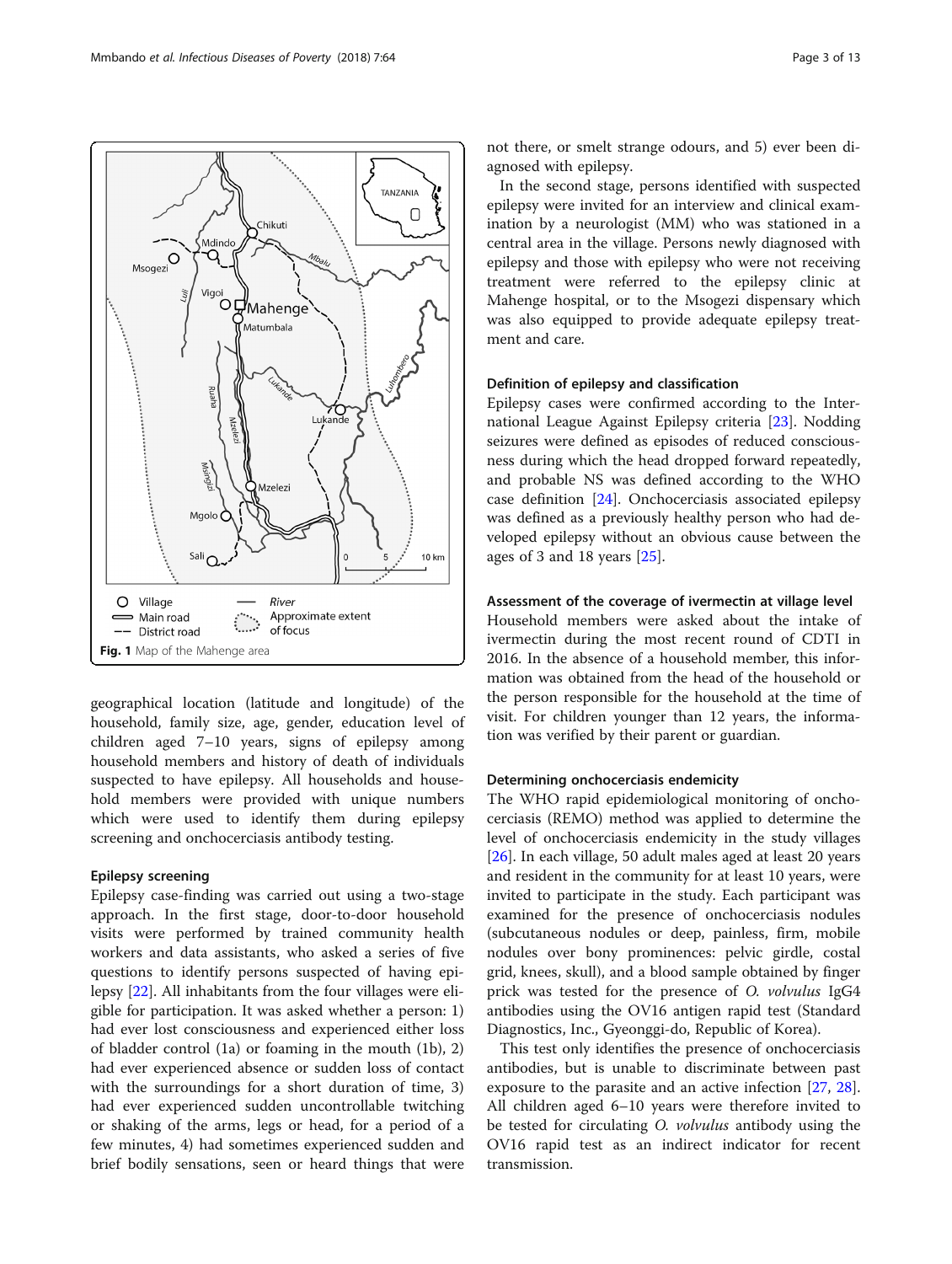# Assessment of schooling

The level of education was assessed in all children aged between 7 and 10 years by asking which class the child was attending (the primary education in Tanzania is comprised of class one to seven). A child who was yet to be enrolled in primary school was graded as class zero. Information on whether a child had dropped out of the school was not determined.

# Data management and analysis

Data collection tools were developed in the open source software 'Open Data Kit' (ODK, <https://opendatakit.org/>) and data were collected using tablet computers and uploaded to a sever on a daily basis. All interviewers were trained to perform tablet-based surveys. They were familiar with mobile phones, short message service (SMS) text messaging, and the internet, and could easily follow the procedures of data collection and submission. A data coordinator was employed to check the completeness of the data entered in the tablets and to query any ambiguities that were immediately addressed the following day. Analysis was performed using STATA version 13 (STATA Corp Inc., TX, USA) and R version 3.3.2 (R Core Team [2017], Vienna, Austria). Epilepsy prevalence was calculated as the number of epilepsy cases per total number of people registered in the households visited. Incidence of new cases of epilepsy was defined as the number of persons who developed epileptic seizures within the 5 years preceding the survey, divided by the sum of population for the past 5 years assuming a growth rate (2.4%) in Morogoro region [[29](#page-11-0)]. The deaths and migrations of new cases of epilepsy during this period were assumed to have a minimal effect on the incidence. The incidence of epilepsy was presented as cases per 100 000 person-years. A 5 year period was used due to the small number of new events occurring in a 1 year time period. Proportions were compared using a  $\chi^2$ -test, while means were compared using a t-test. Univariate logistic regression was used to assess the association between explanatory variables and epilepsy, whereas a multivariate model was used to control for confounding variables. The sensitivity of the five questions asked during the screening process was determined by the proportion of individuals identified as positive during screening, whose positive status was confirmed by the neurologist. Specificity was not determined since individuals who were identified as being negative were not invited for neurological examinations. Results are presented with accompanying 95% confidence intervals (95% CI), and P-values < 0.05 are deemed significant.

# Results

A total of 1168 households were visited and 5117 individuals (median age 18.5 years, 53.2% female) were registered, with Vigoi having the highest population (Table [1](#page-4-0)). Msogezi Village had the youngest population while Vigoi had the oldest population (Table [1](#page-4-0)). Most households (95%) depended on farming as their primary economic activity. Only a small proportion of households in the suburban villages (9.3% in Vigoi and 6.2% in Matumbala) were involved in other occupations including formal employment and mining. Out of 31 ethnic groups encountered in the study area, the predominant group was the Wapogoro (92.8%).

# Epilepsy screening and confirmed cases

Table [2](#page-4-0) shows the sensitivity of questions used for rapid screening of epilepsy. The screening questionnaire identified 244 (4.8%) individuals with suspected epilepsy. All were invited for neurological assessments and 239 (97.9%) were seen by the neurologist. Question 5 (Q5) "ever been diagnosed with epilepsy" had the highest sensitivity (86.4%), meaning it was the question most likely to result in a confirmed diagnosis, followed by Q1b), which was 'whether a person had ever lost consciousness and experienced foaming in the mouth'. Question 4 was the least sensitive, which asked whether a person 'had sometimes experienced sudden and brief bodily sensations, seen or heard things that were not there, or smelt strange odours'.

Five individuals (a female aged 12 years from Mdindo, a female aged 4 and two males aged 28 and 55 years from Msogezi, and a female aged 25 years from Vigoi Village) did not appear for neurological assessment. None of the five individuals had been diagnosed previously to have epilepsy, three had a history of uncontrollable twitching or shaking of body parts, one had a history of both uncontrollable twitching or shaking of body parts and sudden loss of contact with the surroundings, while one girl aged 4 had a history of foaming in the mouth. The five individuals were not considered when calculating epilepsy prevalence.

Epilepsy prevalence was higher in the rural villages of Mdindo (3.5%) and Msogezi (3.5%) than in the suburban villages of Matumbala (1.6%) and Vigoi (1.4%),  $\chi^2 = 21.8$ ,  $P < 0.001$  (Table [3](#page-5-0)) but was similar in males and females.

In a multivariate regression model, the risk of epilepsy increased with increasing age up to and including the age group 20–29 years, before declining thereafter (Table  $4$  and Fig.  $2a$ ). When analysis by age group was performed separately for rural and suburban villages, the prevalence of epilepsy was significantly different between the two settings in each age group between 20 and 29 and 40–49 years. Furthermore, individuals aged 20– 29 years in the rural setting had the highest prevalence (10.1%), which declined progressively as age increased further i.e. beyond the 20–29 year old group (Fig. [2b](#page-6-0)).

Some households in the rural villages had more than one family member with epilepsy (five households in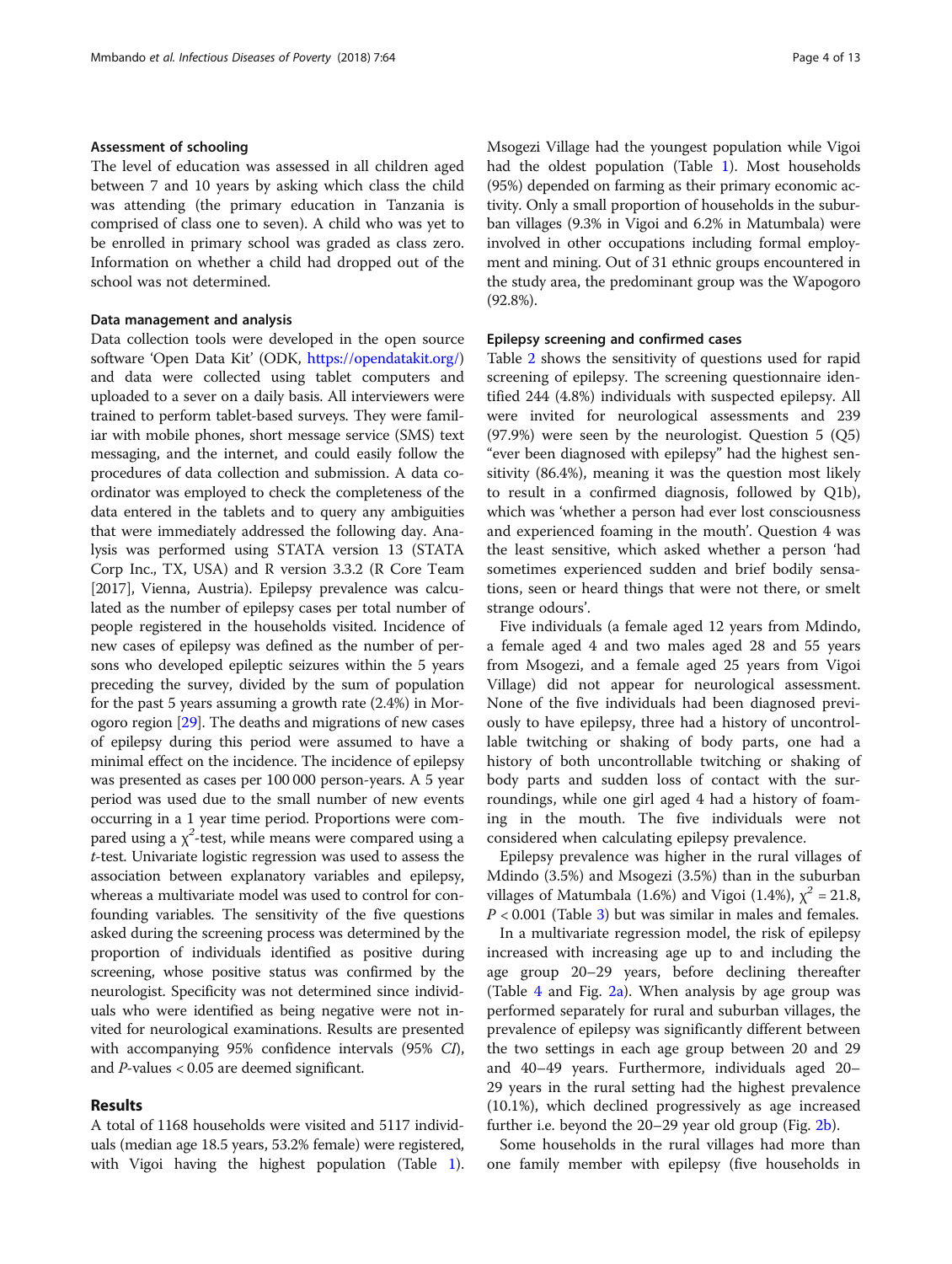| Village   | Mean altitude (range), m | No. of Households | No. of people | Median age (IQR) | No. aged $\geq$ 20 years (%) | No. aged 7-11 years (%) |
|-----------|--------------------------|-------------------|---------------|------------------|------------------------------|-------------------------|
| Matumbala | 1052 (786-1144)          | 244               | 972           | 20.1 (10.0-40.0) | 337 (49.9)                   | 71(10.5)                |
| Vigoi     | 1063 (504-1194)          | 388               | 1646          | 20.3 (10.5-40.4) | 832 (50.6)                   | 157 (9.5)               |
| Mdindo    | 561 (444-802)            | 198               | 941           | $17.5(8.5-38.1)$ | 442 (47.0)                   | 117 (12.3)              |
| Msogezi   | 575 (491-731)            | 338               | 1558          | $15.4(7.1-31.5)$ | 661 (42.4)                   | 221 (14.2)              |
| Total     |                          | 168               | 5117          | $18.5(8.7-37.5)$ | 2272 (47.1)                  | 566 (11.7)              |

<span id="page-4-0"></span>Table 1 Characteristics of the villages and population surveyed

IQR: Inter quartile range

Mdindo had two family members; one household in Msogezi had three members, and two families had two members with epilepsy). All households with more than one person with epilepsy were of Wapogoro ethnicity with the exception of one household of Wazigua.

## Classification of epilepsy

The majority of the epilepsy cases (94 [74.0%]) were categorised as generalised tonic-clonic seizures Table [5](#page-6-0). Probable NS was identified in 13 (10.2%) patients, of which 7 (53.9%) had a history of head nodding plus other forms of seizures; mainly generalised tonic-clonic seizures  $(n = 4)$ .

Twelve (92%) of the persons with probable NS were from rural villages (nine [16.4%] out of 55 from Msogezi and 3 [9.1%] out of 33 from Mdindo). Only one (6.3%) out of 16 epilepsy patients from Matumbala was diagnosed with NS. The majority of epilepsy patients experienced their first seizure between the ages of 4–18 years, with a peak around  $4-11$  years (Fig. [3](#page-7-0)). The minimum age at onset of probable NS was 4 years, while that of other types of epilepsy was 2 years (Fig. [3\)](#page-7-0).

# Incidence of epilepsy

Twenty seven participants experienced their first seizures in the 5 year period preceding the survey. The incidence of new epilepsy cases was therefore 111 (95% CI: 73–161) per 100 000 person-years for all forms of epilepsy (Table [6](#page-7-0)). Out of 27 new cases of epilepsy, 19 (70.4%) were individuals aged between 3 and 18 years. Six of these had a history of severe disease before the onset of the epilepsy, including: meningitis; malaria and coma; malaria and febrile seizures; malaria and meningitis; measles; and, psychomotor retardation. A total of 13 individuals in this age group (3–18 years) had no specific severe condition before the onset of the epilepsy and these were categorized as individuals with OAE, giving an incidence rate of 131 (95% CI: 70–223) cases per 100 000 person-years. The incidence of new cases of OAE was higher in the rural compared to suburban villages although this was not significant (rate ratio = 1.47, 95% CI: 0.48-4.48), (Table [6\)](#page-7-0).

Msogezi village had the highest overall incidence of epilepsy while Matumbala had the lowest. Overall, the incidence was highest in individuals aged 10–19 years (187.7 per 100 000 person-years) followed by 0–9 years (171.7 per 100 000 person-years), 20–29 years (87.1 per 100 000 person-years) and 37.5 per 100 000 person-years in the age group 30–39 years. No new case was observed in individuals in the age group of 40 years or above.

# Use of ivermectin

Ivermectin intake during the past year was assessed in 4173 individuals aged above 6 years; 3329 (79.8%) of whom reported to have taken the drug during the last treatment round. The lowest rate was observed in Msogezi (76.0%), while the highest was recorded in Mdindo Village (87.3%). There was no difference in intake between persons with epilepsy (79.2%) and non-epileptic individuals (79.8%,  $\chi^2$  = 0.03, P = 0.866), nor between males (80.8%) and females (78.9%,  $\chi^2$  = 2.391, P = 0.122).

**Table 2** Sensitivity of five screening questions together with their composite for epilepsy

| Ouestion                                                                                                                 | Number with positive<br>response (%) | Number confirmed<br>with epilepsy (%) | Sensitivity (95% CI) |
|--------------------------------------------------------------------------------------------------------------------------|--------------------------------------|---------------------------------------|----------------------|
| Q1a. Lost consciousness and experienced loss of bladder control                                                          | 75 (30.7)                            | 51                                    | 68.0 (54.2-78.8)     |
| Q1b. Lost consciousness and experienced foaming in the mouth                                                             | 61(25.0)                             | 49                                    | 80.3 (70.1-90.6)     |
| Q2. Experienced absence or sudden loss of contact with the<br>surroundings for a short duration of time                  | 152 (61.9)                           | 103                                   | $67.8(60.2 - 75.3)$  |
| Q3. Experienced sudden, uncontrollable twitching or shaking<br>of arms, legs or head for few minutes                     | 119 (48.8)                           | 69                                    | 58.0 (49.0-67.0)     |
| Q4. Experienced sudden and brief bodily sensations, seen or heard<br>things that were not there, or smelt strange odours | 76 (31.15)                           | 36                                    | 47.4 (35.9–58.9)     |
| Q5. Ever been diagnosed with epilepsy                                                                                    | 110 (44.26)                          | 95                                    | 86.4 (79.8-92.9)     |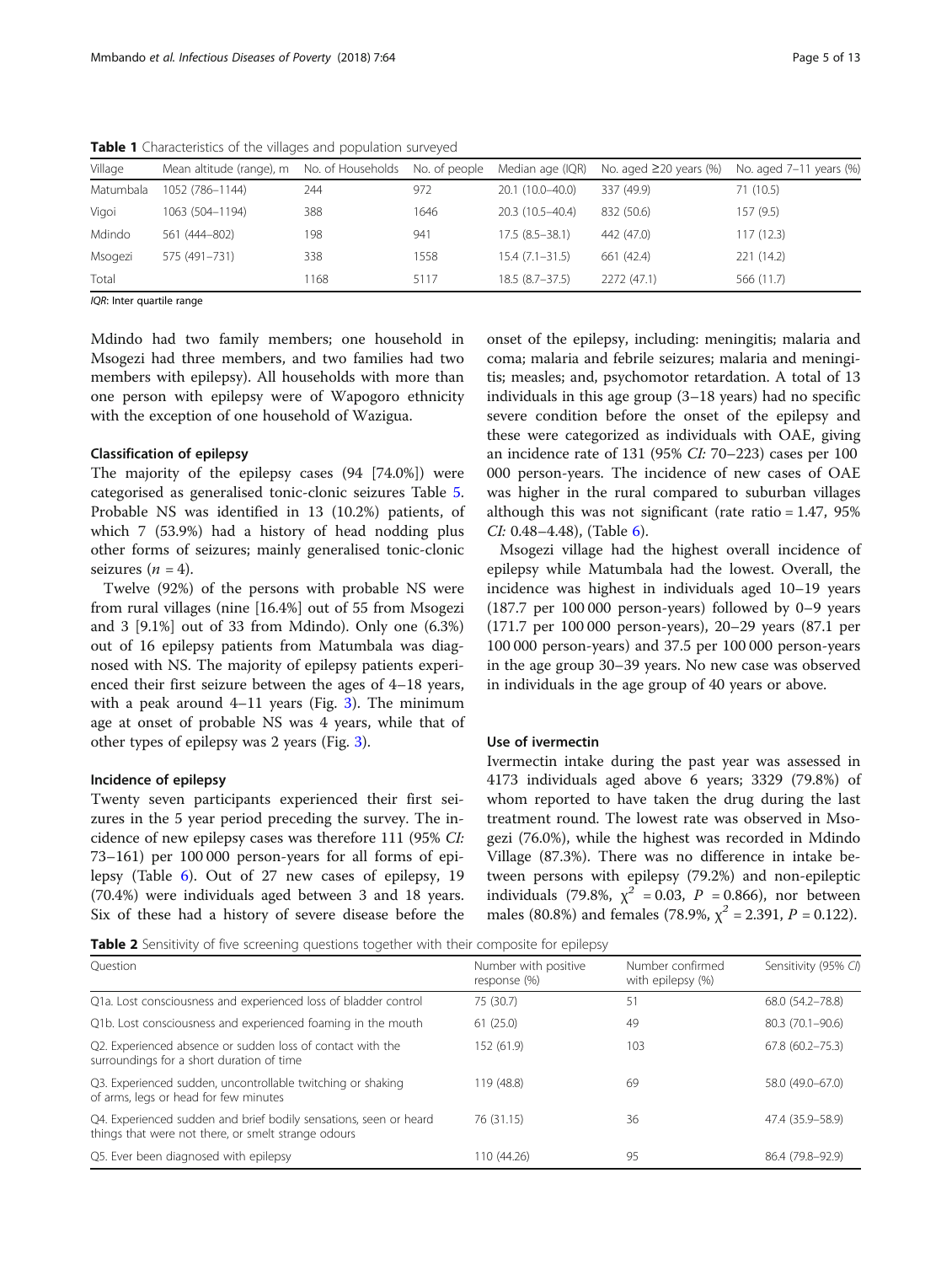| Village      |      | Population enrolled | Epilepsy cases (%) by sex |                  |                             |                             |         |           |                             |
|--------------|------|---------------------|---------------------------|------------------|-----------------------------|-----------------------------|---------|-----------|-----------------------------|
|              |      | Total Males (%)     | Suspected epilepsy (%)    | No. examined (%) | Epilepsy cases (%)          | $x^2$ -test<br>$(P$ -value) | Male    | Female    | $x^2$ -test<br>$(P$ -value) |
| Matumbala    | 972  | 431(44.3)           | 44 (4.5)                  | 44 (100)         | 16(1.65) 1.26 <sup>a</sup>  |                             | 7(1.62) | 9(1.66)   | $0.002$ $(0.962)$           |
| Vigoi        | 1646 | 741(45.0)           | 50 (3.04)                 | 49 (98.0)        | 23 (1.40) 1.26 <sup>a</sup> | $0.26(0.612)$ 12 (1.62)     |         | 11(1.22)  | 0.482 (0.487)               |
| Mdindo       | 941  | 447(47.5)           | 56 (5.9)                  | 55 (98.2)        | 33 (3.51) 3.71 <sup>a</sup> | $6.63(0.010)$ 17 (3.80)     |         | 16 (3.24) | 0.221(0.638)                |
| Msogezi      | 1558 | 774(49.7)           | 94(6.0)                   | 91 (96.8)        | 55 (3.53)                   | 7.79 (0.005) 26 (3.36)      |         | 29 (3.70) | 0.407 (0.523)               |
| Ethnic group |      |                     |                           |                  |                             |                             |         |           |                             |
| Wapogoro     | 4751 |                     | 234 (4.9)                 |                  | 119(2.51)                   |                             |         |           |                             |
| Wangoni      | 54   |                     | 1(1.9)                    |                  | 1(1.85)                     |                             |         |           |                             |
| Wahehe       | 42   |                     | 2(4.8)                    |                  | 2(4.76)                     |                             |         |           |                             |
| Wandamba     | 32   |                     | 1(3.1)                    |                  | 1(3.13)                     |                             |         |           |                             |
| Wandendeule  | 17   |                     | 2(11.8)                   |                  | 2(11.77)                    |                             |         |           |                             |
| Wazigua      | 9    |                     | 2(22.2)                   |                  | 2(22.21)                    |                             |         |           |                             |
| Others       | 212  |                     | 4(0.9)                    |                  | 0(0)                        |                             |         |           |                             |

Total 5117 2393 (46.8) 244 (4.8) 239 (97.9) 127 (2.48) 61 (2.59) 66 (2.39) 0.132 (0.716)

<span id="page-5-0"></span>Table 3 Individuals screened for epilepsy and prevalence of confirmed cases by gender, village and ethnic group

<sup>a</sup>Epilepsy prevalence ratio observed in 1989 survey by Rwiza et al. where Matumbala was part of Vigoi Village

# Rapid epidemiological mapping of onchocerciasis

Two hundred and fifteen adult males (median age 40.2 years, IQR: 29.6–52.9) were examined for presence of onchocerciasis nodules (Table [7\)](#page-8-0). Only five (2.3%) were found to have nodules; one from Matumbala, one from Vigoi, and three from Mdindo Village. One individual from Matumbala had two nodules, while the rest had one nodule only. The percentage of participants testing positive using the OV16 rapid test was significantly higher in the rural (76.5%) than in the suburban (50.6%) villages ( $P < 0.001$ ).

# Rapid assessment of risk of onchocerciasis transmission

Five hundred and thirty children aged 6–10 years were tested with the OV16 rapid test. The overall prevalence of OV16 positive children was 20.7%, and this was similar between females (20.1%) and males (21.3%,  $P = 0.73$ ). The prevalence of positive OV16 tests was similar

Table 4 Univariate and multivariate regression models showing risks of epilepsy by age group village and strata

|                 |                    | Univariate             |            | Multivariate         |            |
|-----------------|--------------------|------------------------|------------|----------------------|------------|
| Variable (N)    | Epilepsy cases (%) | OR (95% CI)            | $P$ -value | OR (95% CI)          | $P$ -value |
| Age group       |                    |                        |            |                      |            |
| $0 - 9(1466)$   | 12 (0.82)          | 1                      |            |                      |            |
| 10-19 (1229)    | 23 (1.87)          | 2.311 (1.145-4.663)    | 0.019      | 2.546 (1.259-5.146)  | 0.009      |
| 20-29 (722)     | 44 (6.09)          | 7.863 (4.127-14.984)   | < 0.0001   | 8.581 (4.494-16.387) | < 0.001    |
| 30-39 (559)     | 28 (5.01)          | 6.389 (3.226-12.656)   | < 0.0001   | 6.924 (3.487-13.750) | < 0.001    |
| 40-49 (491)     | 11(2.44)           | 3.035 (1.355-6.802)    | 0.007      | 3.5 (1.555-7.862)    | 0.002      |
| 50-59 (281)     | 5(1.78)            | 2.195 (0.767-6.28)     | 0.143      | 2.502 (0.872-7.179)  | 0.09       |
| $60 + (366)$    | 3(0.82)            | 1.001 (0.281-3.567)    | 0.998      | 1.118 (0.313-3.994)  | 0.964      |
| Missing (5)     | 2(40.0)            |                        |            |                      |            |
| Village         |                    |                        |            |                      |            |
| Matumbala (972) | 16 (1.65)          | 1                      |            |                      |            |
| Vigoi (1646)    | 23 (1.40)          | $0.847(0.445 - 1.611)$ | 0.612      | 0.837 (0.439-1.598)  | 0.589      |
| Mdindo (941)    | 33 (3.51)          | 2.172 (1.187-3.972)    | 0.012      | 2.347 (1.277-4.314)  | 0.006      |
| Msogezi (1558)  | 55 (3.53)          | 2.186 (1.246-3.838)    | 0.006      | 2.308 (1.309-4.071)  | 0.004      |
| Strata          |                    |                        |            |                      |            |
| Suburban (2499) | 39 (1.49)          | 1                      |            |                      |            |
| Rural (2618)    | 88 (3.52)          | 2.414 (1.649-3.533)    | < 0.001    |                      |            |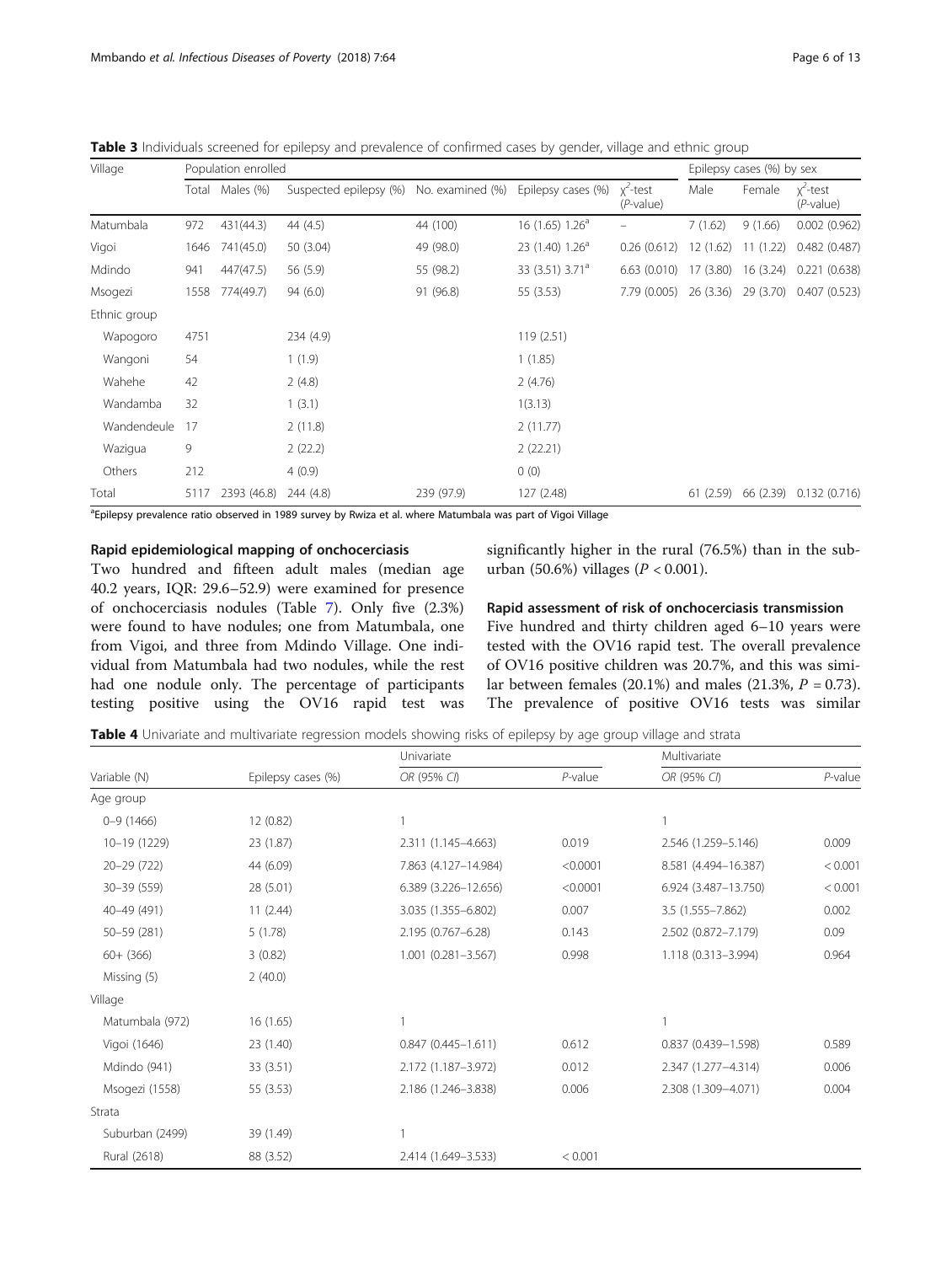<span id="page-6-0"></span>

among the suburban villages ( $\chi^2$  = 0.0004, P = 0.98), and also among the rural villages ( $\chi^2$  = 1.102, P = 0.294) but was lower in the suburban (3.4%) than in the rural villages (38.4%), ( $\chi^2$  = 97.6, P < 0.001) (Fig. [4a\)](#page-8-0). None of the children aged 6 years from the suburban villages were positive for the OV16 tests, while in the older children the prevalence ranged from  $2.3\%$  (95% CI: 0.1–12.3) to 6.2% (95% CI: 1.7–15) (Fig. [4b\)](#page-8-0). In the rural villages, children aged 6 years had the lowest prevalence of OV16 positive (26.5, 95% CI: 14.9–41.1) and those aged 9 years had the highest prevalence (48.1, 95% CI: 34.3–62.2) (Fig. [4c\)](#page-8-0).

# Association between onchocerciasis and any form of epilepsy

The prevalence of OV16 positivity rate was higher (57.9%) in individuals with confirmed epilepsy than in those without (41.25%), with an unadjusted odds ratio of 1.96 (9[5](#page-9-0)% CI: 1.09–3.53),  $P = 0.025$  (Fig. 5). When age and village were included as covariates in the model, the level of significance for OV16 positivity among individuals with epilepsy was reduced slightly, with the odds

Table 5 Frequency and type of seizure diagnosed

| Type of Seizure                    | Frequency     | $\frac{0}{0}$ |
|------------------------------------|---------------|---------------|
| Generalised tonic-clonic or atonic | 94            | 74.0          |
| Absences                           | 9             | 7.1           |
| Focal to bilateral tonic-clonic    | 8             | 6.3           |
| Focal impaired awareness           | 3             | 2.4           |
| Focal aware                        | $\mathcal{P}$ | 1.6           |
| Others                             | 11            | 8.7           |
| Total                              | 127           | 100.0         |

ratio changing to 1.81 (95% CI: 0.93-3.49),  $P = 0.078$ . The association between OV16 and epilepsy was more evident in individuals aged below 20 years. In individuals aged 0–19 years, those with epilepsy were more likely to be OV16 positive,  $(\chi^2 = 2.87, P = 0.090)$ .

# School attendance

Children from the rural villages often attended primary school at an older age than those in suburban villages, or were not attending school at all. 37.6% of the children from Msogezi were yet to start class one of primary school (Fig. [6](#page-9-0)). Five (83.3%) out of six children aged 7– 10 years with confirmed epilepsy were yet to register for primary education, compared to 81 (15.6%) out of 519 children without epilepsy.

# **Discussion**

This study was aimed to determine the prevalence and incidence of epilepsy in the Mahenge area of Ulanga District, south eastern Tanzania, following 20 years of CDTI. The results show that despite the long term use of ivermectin there is still a high rate of O. volvulus transmission and high prevalence and incidence of epilepsy. This is especially true in the rural villages and confirms the observations of 30 years ago [\[16](#page-11-0)]. The prevalence of onchocerciasis nodules, however, was low.

The high prevalence of OV16 antibodies in children aged 6–10 years indicates on-going transmission of O. volvulus in these villages. This is consistent with entomological data collected in 2016 which showed that O. volvulus transmission by blackflies was continuing throughout the Mahenge mountains, with some lowland villages including Msogezi and Mdindo being among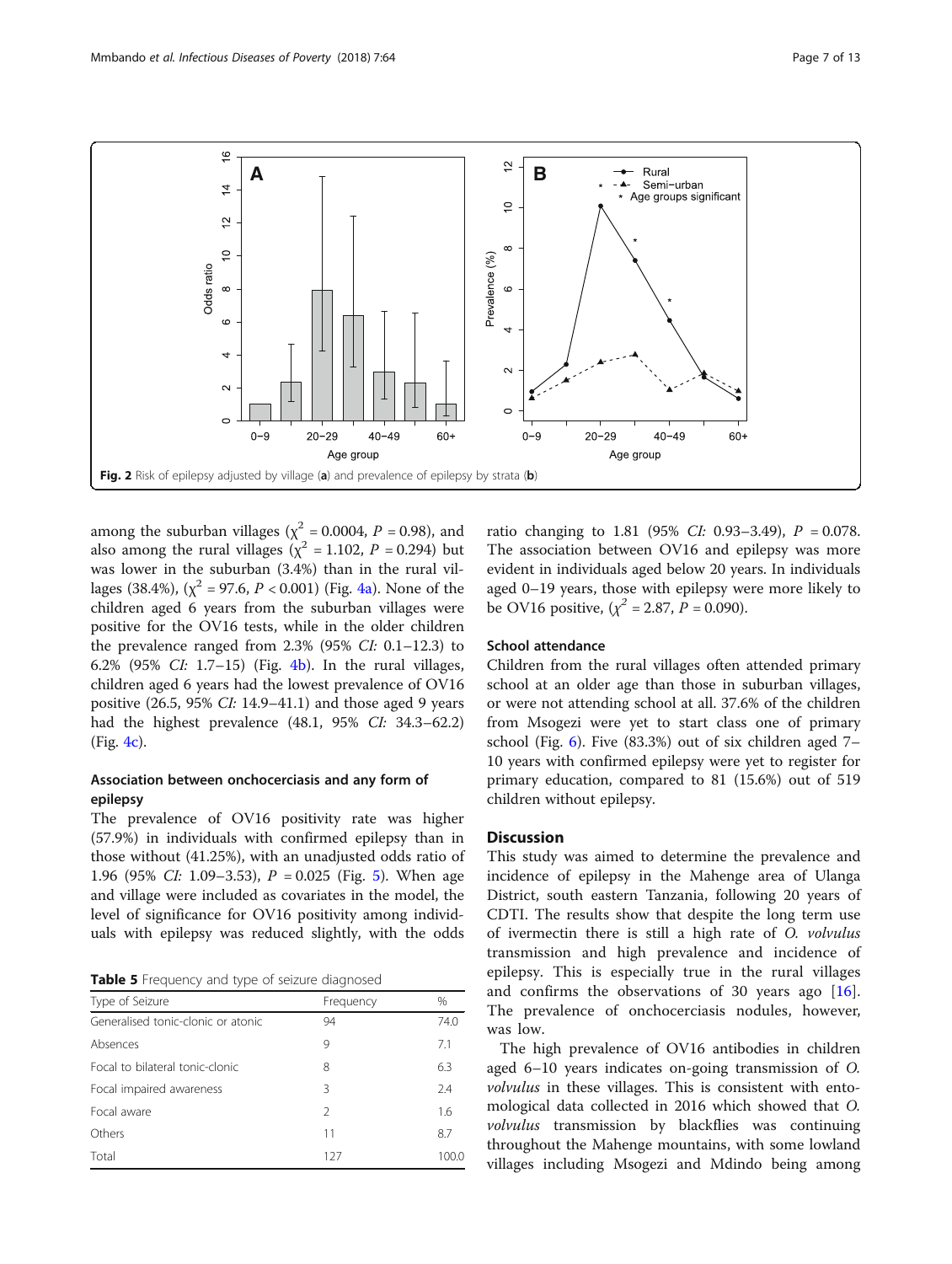<span id="page-7-0"></span>

those most affected [\[30](#page-11-0)]. In the suburban villages, OV16 prevalence in children was less than 5%, which could be explained by low transmission rates since these villages are located at the top of the Mahenge mountains where fewer favourable blackfly breeding sites are located. The rural villages, which had an average OV16 prevalence in children of 38%, were located at medium altitudes where rapids and trailing vegetation provide suitable blackfly breeding sites among the numerous mountain rivers and streams. Of further interest was the low prevalence of nodules (only 2.3%) in men aged ≥20 years who had lived in the study area for over 10 years. This is likely to be due to the long term effects of CDTI in reducing

community mf loads and alleviating clinical conditions associated with onchocerciasis, including the formation of nodules [[31](#page-11-0)]. Substantial reductions in the risk of developing nodules have previously been observed after 5 or 6 years of annual CDTI [\[32](#page-12-0)–[34](#page-12-0)]. It is also possible that smaller nodules could be located deeper in the subcutaneous tissues and were not palpated during physical examinations [\[35\]](#page-12-0).

The majority of people with epilepsy and NS were identified in the rural villages (Mdindo and Msogezi) where the prevalence of OV16 antibodies was high among children and adults. This study underlines the association between onchocerciasis and epilepsy. The

Table 6 Number of new cases of epilepsy, and incidence of epilepsy and of onchocerciasis associated epilepsy

|           |                                     |                                     | .                               |                                                         | $\sim$                     |                                     |                                 | .                               |                                                                   |
|-----------|-------------------------------------|-------------------------------------|---------------------------------|---------------------------------------------------------|----------------------------|-------------------------------------|---------------------------------|---------------------------------|-------------------------------------------------------------------|
|           | Overall Population                  |                                     |                                 |                                                         | Population aged 3-18 years |                                     |                                 |                                 |                                                                   |
| Village   | Current<br>population<br>size $(n)$ | Population<br>total (2002-<br>2007) | Total<br>number of<br>new cases | Incidence rate per<br>100 000 person-<br>years (95% CI) | Population<br>size $(n)$   | Population<br>total (2002-<br>2007) | Total<br>number of<br>new cases | Total<br>number of<br>OAE cases | Incidence rate per<br>100 000 person-<br>years $(95\% \text{ C})$ |
| Matumbala | 972                                 | 4635                                | 4                               | 86.3                                                    | 376                        | 1793                                | 3                               |                                 | 111.5                                                             |
| Vigoi     | 1646                                | 7849                                | 8                               | 101.9                                                   | 620                        | 2956                                | 5                               | 3                               | 101.5                                                             |
| Mdindo    | 941                                 | 4487                                |                                 | 111.4                                                   | 403                        | 1922                                | $\overline{4}$                  | 3                               | 156.1                                                             |
| Msogezi   | 1558                                | 7429                                | 10                              | 134.6                                                   | 686                        | 3271                                |                                 | 5                               | 152.9                                                             |
| Total     | 5117                                | 24 400                              | 27                              | $111(73 - 161)$                                         | 2085                       | 9942                                | 19                              | 13                              | 131 (70-223)                                                      |

OAE: Onchocerciasis associated epilepsy; All estimates were calculated over a 5 year period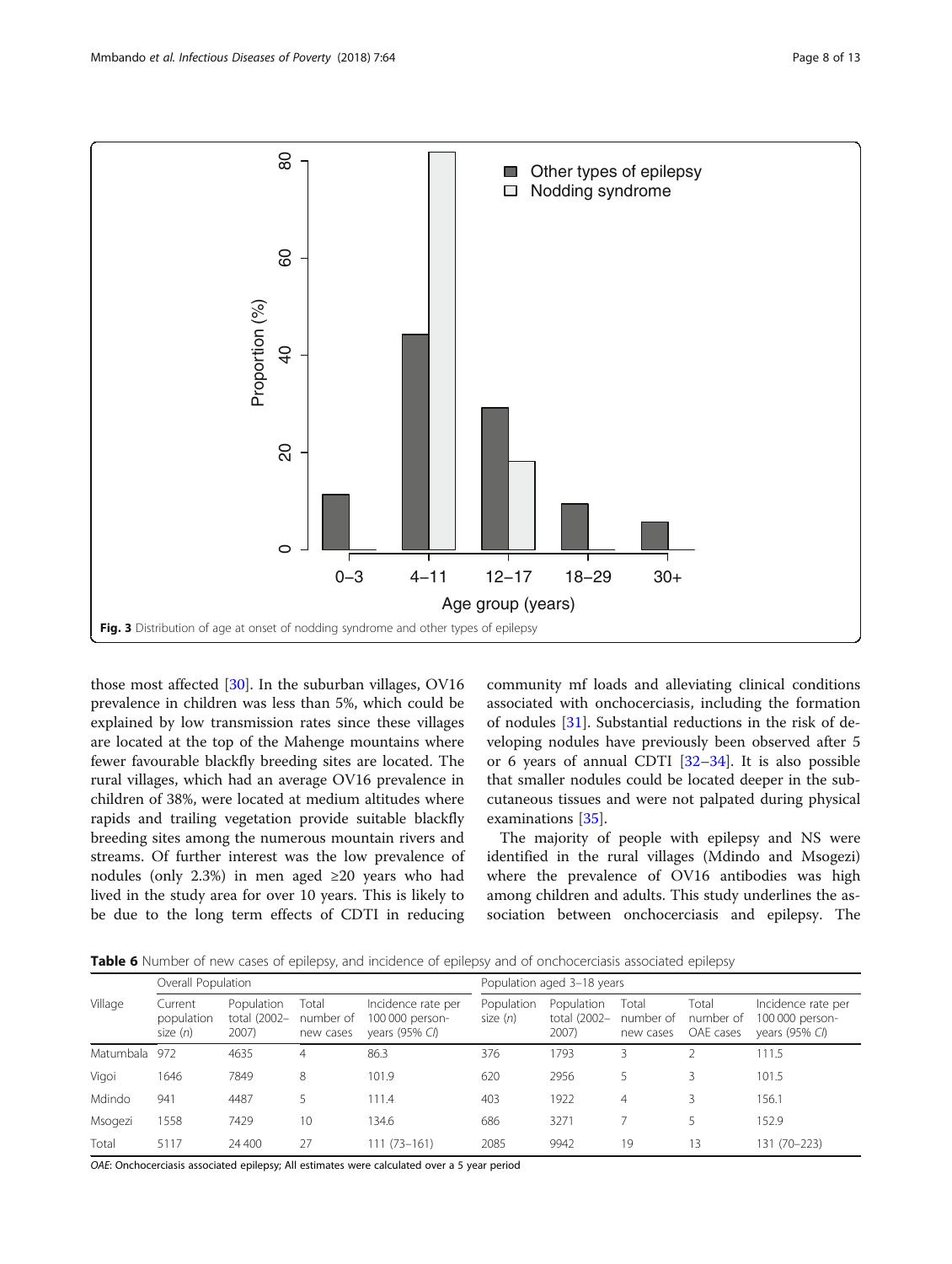| Village/Strata            | Examined for nodules (REMO)<br>Nodules<br>OV16 tests |                    |                  |                     |                              |                                       |
|---------------------------|------------------------------------------------------|--------------------|------------------|---------------------|------------------------------|---------------------------------------|
|                           | N                                                    | Median age (IQR)   | No. positive (%) | Number screened (%) | Positive percentage (95% CI) | $\chi^2$ -test (P-value) <sup>8</sup> |
| Village                   |                                                      |                    |                  |                     |                              |                                       |
| Matumbala                 | 35                                                   | 38.5 (28.0-47.0)   | 1(2.9)           | 34 (97.1)           | 32.3 (15.8-48.9)             |                                       |
| Vigoi                     | 54                                                   | 43.8 (33.5 - 55.5) | 1(1.9)           | 53 (98.1)           | 62.3 (48.8-75.8)             | 7.41 (0.006)                          |
| Mdindo                    | 54                                                   | 43.2 (30.8-53.5)   | 3(5.6)           | 50 (92.6)           | 80.0 (68.5-91.5)             | 19.26 (< 0.001)                       |
| Msogezi                   | 72                                                   | 35.7 (28.6-50.2)   | 0(0)             | 69 (95.8)           | 73.9 (63.3-84.5)             | 16.42 (< 0.001)                       |
| Strata                    |                                                      |                    |                  |                     |                              |                                       |
| Suburban                  | 126                                                  | 42.5 (31.9–53.6)   | 2(1.6)           | 119 (94.4)          | 50.6 (39.9-61.3)             |                                       |
| Rural                     | 89                                                   | 39.0 (28.9-51.9)   | 3(3.4)           | 87 (97.6)           | 76.5 (68.7-84.2)             | 14.9 (< 0.001)                        |
| Total/Average             | 215                                                  | 40.2 (29.6-52.9)   | 5(2.3)           | 206 (95.8)          | 65.5 (59.0-72.1)             |                                       |
| $\epsilon$ and $\epsilon$ |                                                      |                    |                  |                     |                              |                                       |

<span id="page-8-0"></span>Table 7 Prevalence of onchocerciasis nodules and OV16 antibodies among adult (≥ 20 years) males in suburban and rural villages

δ Matumbala village was considered the baseline in all comparisons; REMO: Rapid epidemiological monitoring of onchocerciasis; IQR Inter quartile range

onset of seizures mainly occurred in children between the ages of 4 and 18 years. This age range is characteristic for persons with NS and onchocerciasis associated epilepsy [[4](#page-11-0)]. The fact that minority ethnic groups were also affected by epilepsy and that epilepsy was clustered in the two rural villages, suggests that environmental exposure rather than a genetic factor was the main risk factor for the epilepsy.

The low level of schooling in the rural villages and among children with epilepsy may be related to lack of community motivation and commitment to education. Limited school supervision from higher levels due to poor accessibility as well as high incidence of epilepsy in the rural villages could be other contributing factors. In a study in northern Tanzania, behavioural problems, learning difficulties, parental stigmatization and teachers' inadequate knowledge of seizure management were cited as the main barriers to education for young people with epilepsy [[36\]](#page-12-0). The contribution of these factors among the children with epilepsy, in addition to poor access to

quality education due to lack of classrooms and insufficient numbers of teachers, as well as the distance between households and schools which have been shown elsewhere [[37\]](#page-12-0) needs further investigation. Hunger could be another factor discouraging children from these poor communities to attend school. Most schools in these areas do not provide meals, despite the long distance the children have to walk each day [\[38\]](#page-12-0).

Comparing the epilepsy prevalence and incidence rates with those observed by Rwiza et al. [\[16](#page-11-0)] before the implementation of CDTI is ambiguous. In their paper, Rwiza et al. only report the overall epilepsy prevalence and incidence rates in each age group, which makes it impossible to compare their results with our own. The overall, low prevalence (1.02%) and incidence rate (73.3 per 100 000 per person-years) in 1989 are due to the fact that more villages with lower prevalence were included in their study. In our study, we specifically included villages known to have a high prevalence of epilepsy based on the 1989 survey, in order to investigate the effect of

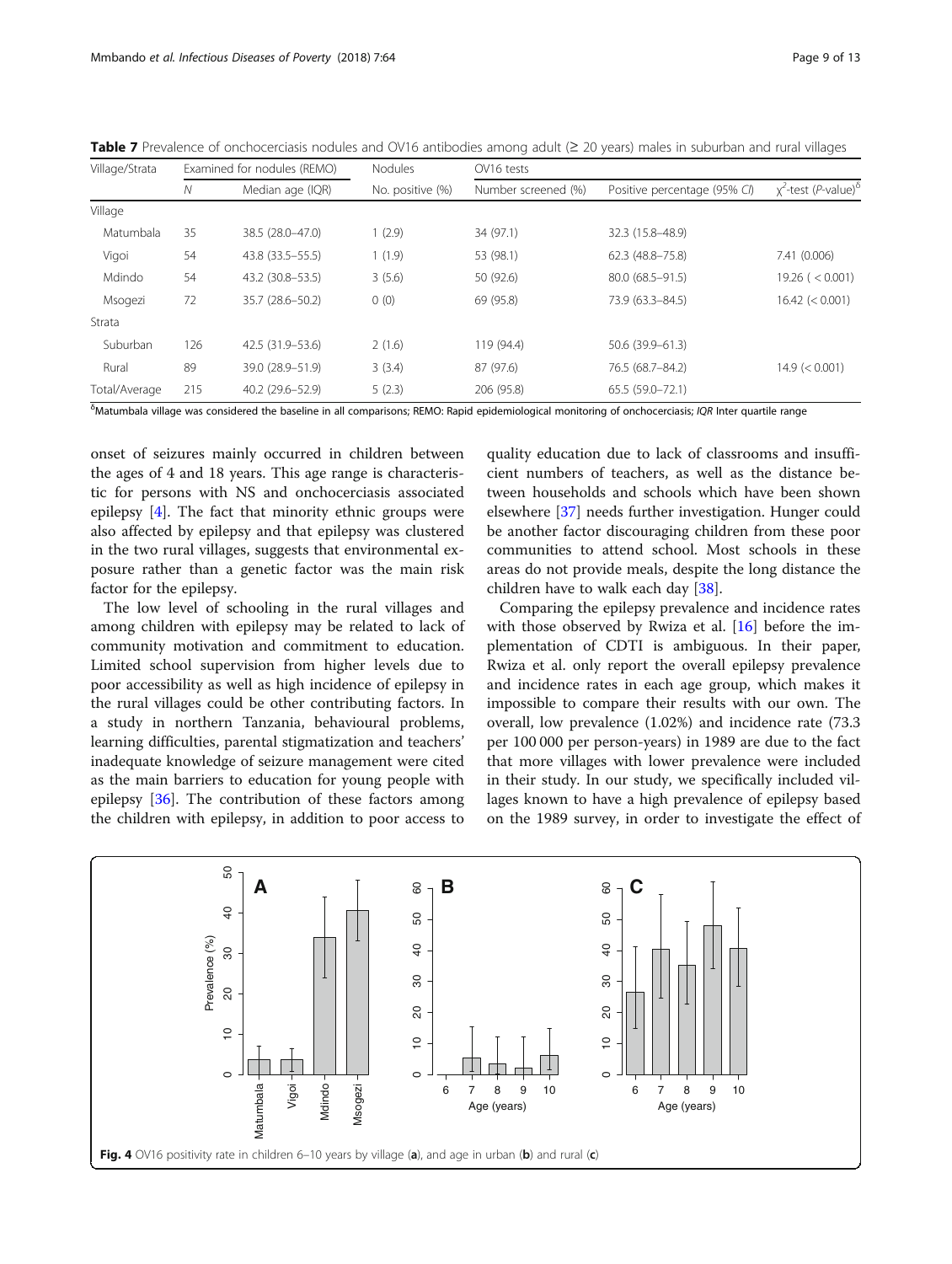<span id="page-9-0"></span>![](_page_9_Figure_2.jpeg)

CDTI on the incidence of epilepsy. Msogezi, a village with the highest prevalence in this survey was not part of the 1989 survey. Our study suggests, however, that there has been little change in the prevalence and incidence of epilepsy in the villages in the Mahenge area since 1989. The epilepsy prevalence rates in Mdindo

![](_page_9_Figure_4.jpeg)

(3.7% in 1989 vs 3.5% in 2017), and in Vigoi and Matumbala (1.3% in 1989 vs 1.5% in 2017) appear not to have changed over time. The fact that CDTI did not decrease the prevalence of epilepsy in the study villages is not too surprising. Indeed with increasing access to anti-epileptic treatment people with epilepsy remain alive and even with a low incidence of epilepsy the prevalence may remain high. However, after 20 years of CDTI it was expected to observe a shift in the distribution of epilepsy cases to older age groups, and to see a decrease in the number of incident cases of OAE. A shift to older age groups is difficult to assess, because Rwiza et al. did not report epilepsy prevalence per age group and village. The incidence of epilepsy (111 per 100 000 person-years) in the Mahenge villages in 2017 was approximately twice the incidence found in high income countries [[39\]](#page-12-0), but was comparable with the incidence of epilepsy reported by Rwiza et al. in 1989 (73.3 per 100 000 person-years) and with the incidence of epilepsy reported in studies in other African countries (64–187 per 100 000 person-years) [\[40\]](#page-12-0). The incidence of OAE in 2017 was 131 per 100 000 person-years. Unfortunately, incidence data of the study by Rwiza et al. are not available at village level which makes it impossible to compare the incidence between the two time points and to evaluate whether annual CDTI has had an effect on the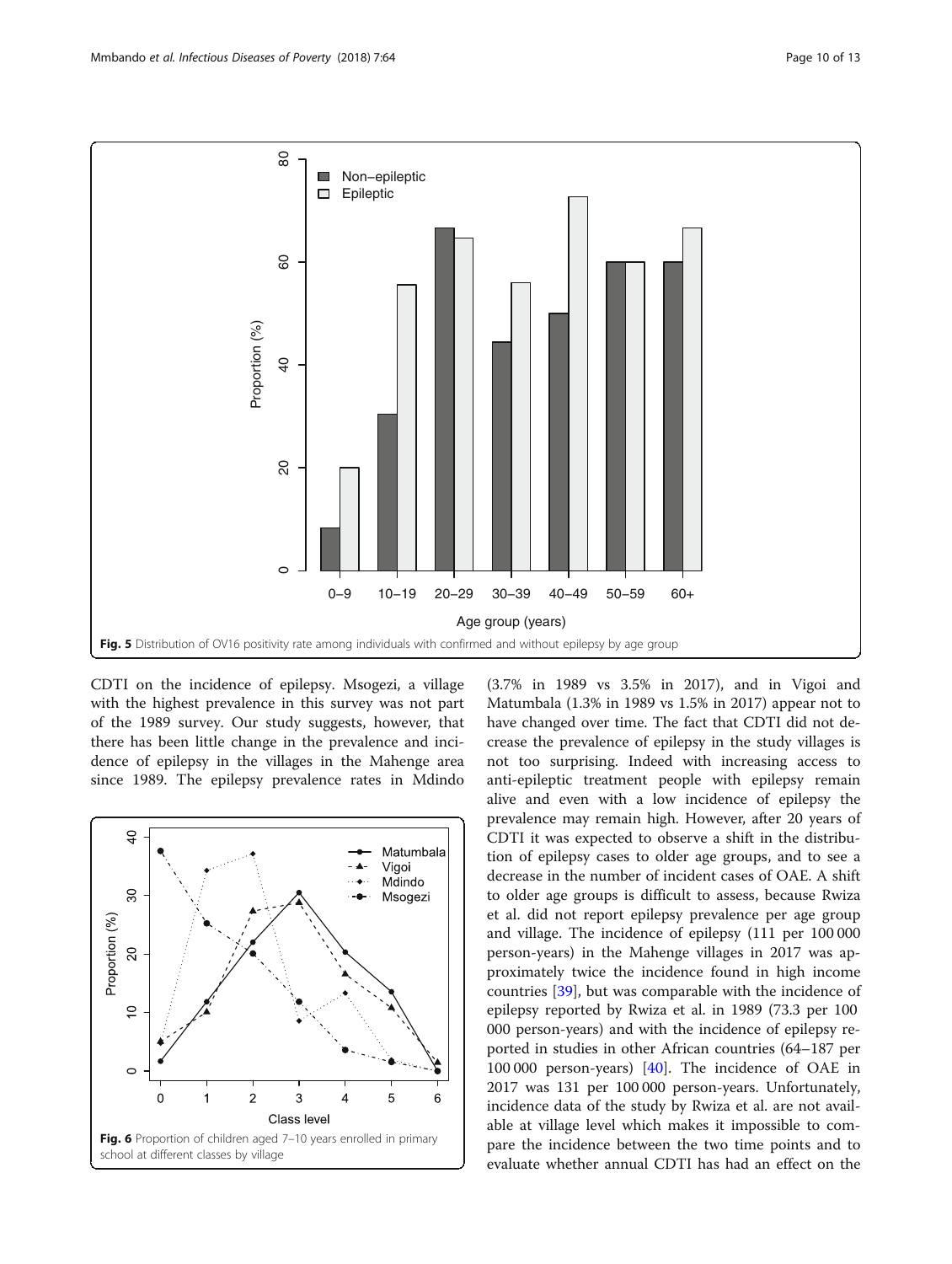<span id="page-10-0"></span>incidence of epilepsy. However, in the rural villages a very high prevalence of epilepsy was observed in the 20– 29-year-old age group (10.1%). This is in contrast with the suburban villages where there was no peak prevalence among 20–29 year olds. In the absence of CDTI, the peak prevalence of epilepsy in onchocerciasis endemic regions was observed in the 10–20-year-old age group [[12,](#page-11-0) [41\]](#page-12-0). After several years of CDTI this peak prevalence switches to the 20–29 year age group [\[15](#page-11-0)]. The peak prevalence among 20–29 year olds in the rural Mahenge villages may be the consequence of a high incidence of OAE in these villages in the past, while the progressive decline in prevalence after the ages 20–29 suggests a very high mortality of epilepsy patients in the rural areas where less than 1% live to more than 60 years.

It is not clear why onchocerciasis transmission has not been interrupted in the Mahenge area despite of more than 20 years of CDTI. Approximately 78.9% of household members who were interviewed reported to have taken ivermectin in the year preceding the survey. However, this proportion is likely to be an overestimate because not each household member was interviewed. Household members not present during the survey may also have been absent during the last ivermectin distribution. Despite the fact that women are known to be more compliant in health interventions than men [[42](#page-12-0), [43\]](#page-12-0), the rate of ivermectin intake was slightly lower in females than in males, although this was not significant. This could be due to the fact that the drug is not administered to pregnant and breast feeding mothers (during the first week of breast feeding). The clinical officer in-charge at the Msogezi dispensary indicated that the intake of ivermectin was very low in 2016 as the drug was distributed during the farming season when most people had already relocated to the farms. The WHO/ MG/15.20 APO report in 2015 stated that in the Mahenge area (Morogoro CDTI area), the onchocerciasis elimination goal by 2025 will not be reached if no optimized CDTI or alternative treatments strategy is employed [[44\]](#page-12-0). Many reasons may have contributed to the observed persistence of onchocerciasis transmission in the Mahenge focus, such as insufficient treatment coverage, programme supervision challenges, and poor compliance of communities due to low advocacy and low motivated drug distributors.

While many African countries have made significant progress to decrease onchocerciasis transmission in recent years, our results show the importance of strengthening onchocerciasis elimination programs, particularly in remote rural settings. Our study suggests that the CDTI programme in Mahenge has been functioning sub-optimally. This requires further investigation to establish the reasons as well as testing for alternative strategies for acceleration of onchocerciasis elimination. Alternative strategies may include biannual instead of annual distribution of ivermectin, which has been proposed by the WHO in situations where little progress is being made towards elimination. In Uganda for example, since the introduction of bi-annual CDTI and river larviciding in 2012, the interruption of onchocerciasis was successful in ten out of 17 foci  $[45]$ , and no new cases of NS have been reported since 2013 [\[15\]](#page-11-0). Biannual ivermectin treatment appears to be a better option due to the rapid increase in skin mf, which occurs around 6 months after the administration of ivermectin [\[46](#page-12-0)]. Larviciding of rivers is another strategy that could supplement the current onchocerciasis control measures undertaken in Mahenge. The rural villages in the Mahenge area could be ideal study sites to evaluate, in a prospective way, the effects of an intensified onchocerciasis elimination programme on the incidence of epilepsy.

The high prevalence of epilepsy in the rural villages of the Mahenge signifies that treatment and care of epilepsy needs to be decentralized to the primary health care level. This will require organizing and training primary health care providers on how to diagnose and treat persons with epilepsy, and also training of teachers on how to take care of school children with epilepsy.

# Conclusions

Despite 20 years of CDTI, the prevalence and incidence of onchocerciasis associated epilepsy remains high in rural villages in the Mahenge area. The reasons for persistence of high prevalence of onchocerciasis in the Mahenge area need to be investigated.

# Additional file

[Additional file 1:](https://doi.org/10.1186/s40249-018-0450-3) Multilingual abstracts in the six official working languages of the United Nations. (PDF 695 kb)

### Abbreviations

CDTI: Community directed treatment with ivermectin; CI: Confidence interval; CSF: Cerebrospinal fluid; DRC: Democratic Republic of Congo; IQR: Inter quartile range; MDA: Mass drug administration; NS: Nodding syndrome; OAE: Onchocerciasis associated epilepsy; ODK: Open Data Kit; OR: Odds ratio; REMO: Rapid epidemiological monitoring of onchocerciasis; WHO: World Health Organisation

## Acknowledgements

Zacharia Savaeli, Hatibu Athumani, Gineson Nkya, Benson Swai, Grace Kibiriti, Donald Masamaki, Albert Mahodanga, Grace Msakamba, Deogratius Raphael, Grace Maupa, Gisela and Jackson Magogo for data collection. Study participants, community members and leaders for acceptance to participate in the study. Health authorities in Morogoro Region and Ulanga District for their cooperation and support provided to the study teams. Funding for this study was provided by EU through NSETHIO project. The Director General of the National Institute for Medical Research provided the permission to publish this paper.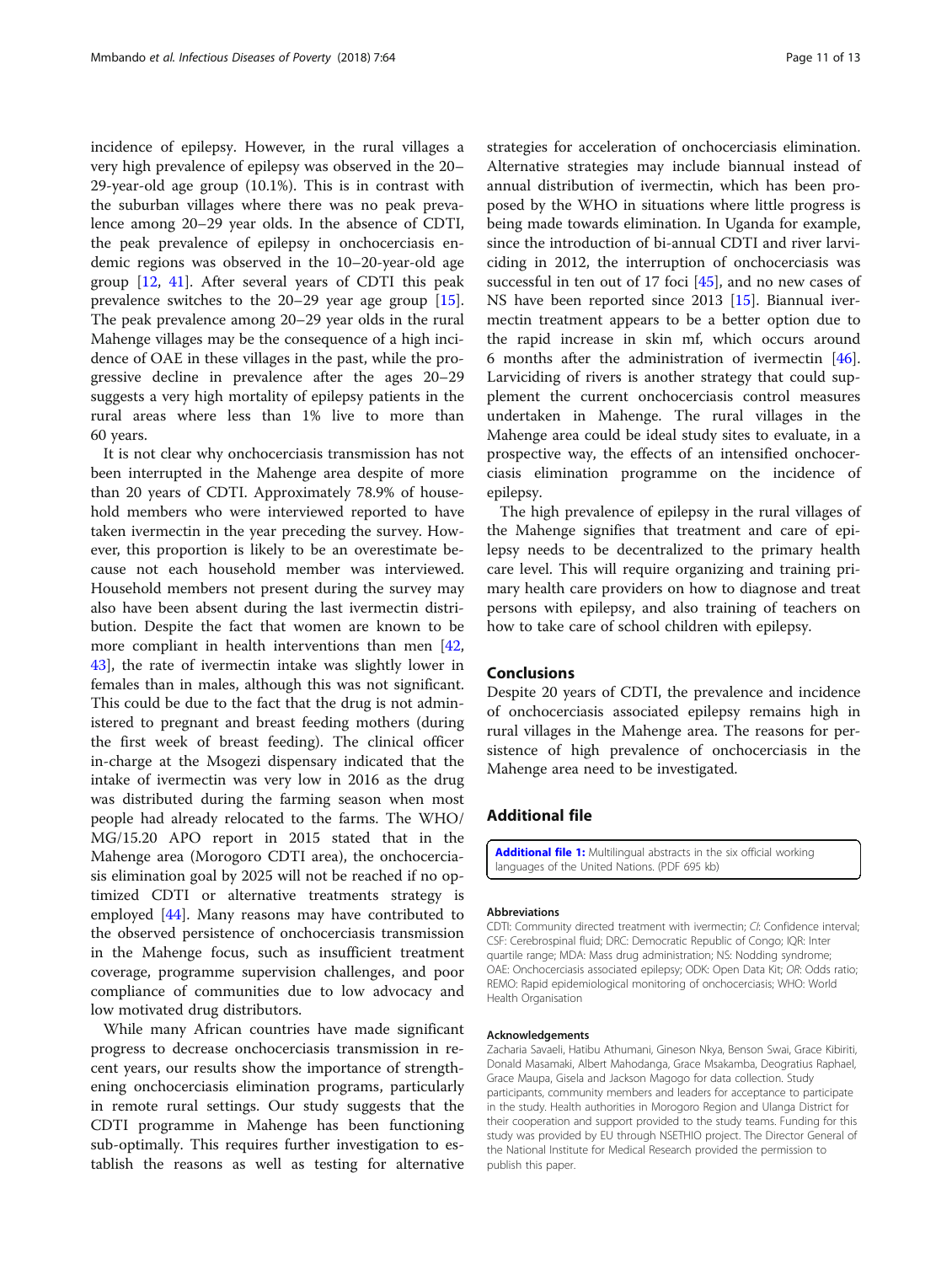## <span id="page-11-0"></span>Funding

CR received funding from the European Research Council (grant ERC 671055).

## Availability of data and materials

Data will be available at the website of the Institute of Global Heath University of Antwerp.

## Authors' contributions

BPM, WHM, HG and RC were involved in the design of the study. BPM, WHM, MN, AK and PS were involved in the data collection. AK developed the database and together with BPM participated in data management. BPM analysed, interpreted data and wrote the first draft of the manuscript. RC revised all version of the manuscript, interpretation of results and observed intellectual contents of the manuscript. HG, WHM, HA, PS, MN, AK, WM and RC critically revised the manuscript and approved the submission.

### Ethics approval and consent to participate

This study was approved by the ethical committees of the National Institute for Medical Research in Tanzania and the University of Antwerp in Belgium. The study was carried out adhering to the principles of the Declaration of Helsinki. Meetings were held with the community leaders to explain the aims and procedures of the study. During the screening phase, consent was obtained from heads of households or adults who were available at the household during the interviews. For persons suspected to have epilepsy and individuals who participated in REMO and in OV16 testing, individual written consent was obtained. Individuals aged 18 years and above provided their own consent, while children and minors had their consent signed by their parents or guardians. Moreover, assent was obtained from those aged 12 years or above.

## Competing interests

The authors declare that they have no competing interests.

## Author details

<sup>1</sup>National Institute for Medical Research, Tanga Research Centre, Tanga, Tanzania. <sup>2</sup>Global Health Institute, University of Antwerp, Antwerp, Belgium.<br><sup>3</sup>Muhimbili National Hespital, Dar es Salaam Tanzania. <sup>4</sup>Enhance Tanzania. Muhimbili National Hospital, Dar es Salaam, Tanzania. <sup>4</sup> Enhance Tanzania Foundation, Dar es Salaam, Tanzania. <sup>5</sup>Muhimbili University of Health and allied Sciences, Dar es Salaam, Tanzania. <sup>6</sup>University of Texas Medical Branch, Galveston, TX, USA.

# Received: 16 January 2018 Accepted: 7 June 2018<br>Published online: 20 June 2018

#### References

- 1. World Health Organisation. Epilepsy 2017. [http://www.who.int/mediacentre/](http://www.who.int/mediacentre/factsheets/fs999/en/) [factsheets/fs999/en/](http://www.who.int/mediacentre/factsheets/fs999/en/). Accessed 28 Sep 2017.
- 2. Paul A, Adeloye D, George-Carey R, Kolčić I, Grant L, Chan KY. An estimate of the prevalence of epilepsy in sub–Saharan Africa: a systematic analysis. J Glob Health. 2012;2:20405.
- 3. Aall-Jilek LM. Epilepsy in the Wapogoro tribe in Tanganyika. Acta Psychiatr Scand. 1965;41:57–86.
- 4. Dowell SF, Sejvar JJ, Riek L, Vandemaele KAH, Lamunu M, Kuesel AC, et al. Nodding syndrome. Emerg Infect Dis. 2013;19:1374.
- Tumwine JK, Vandemaele K, Chungong S, Richer M, Anker M, Ayana Y, et al. Clinical and epidemiologic characteristics of nodding syndrome in Mundri County, southern Sudan. Afr Health Sci. 2012;12:242–8.
- 6. Boussinesq M, Pion SDS, Kamgno J, others, Demanga-Ngangue A, Kamgno J. Relationship between onchocerciasis and epilepsy: a matched casecontrol study in the Mbam Valley, Republic of Cameroon. Trans R Soc Trop Med Hyg. 2002;96:537–41.
- 7. Kamuyu G, Bottomley C, Mageto J, Lowe B, Wilkins PP, Noh JC, et al. Exposure to multiple parasites is associated with the prevalence of active convulsive epilepsy in sub-Saharan Africa. PLoS Negl Trop Dis. 2014;8:e2908.
- 8. Pion SDS, Kaiser C, Boutros-Toni F, Cournil A, Taylor MM, Meredith SEO, et al. Epilepsy in onchocerciasis endemic areas: systematic review and metaanalysis of population-based surveys. PLoS Negl Trop Dis. 2009;3:e461.
- 9. König R, Nassri A, Meindl M, Matuja W, Kidunda AR, Siegmund V, et al. The role of Onchocerca volvulus in the development of epilepsy in a rural area of Tanzania. Parasitology. 2010;137:1559–68.
- 10. Duke BO, Vincelette J, Moore PJ. Microfilariae in the cerebrospinal fluid, and neurological complications, during treatment of onchocerciasis with diethylcarbamazine. Tropenmed Parasitol. 1976;27:123–32.
- 11. Winkler AS, Friedrich K, Velicheti S, Dharsee J, König R, Nassri A, et al. MRI findings in people with epilepsy and nodding syndrome in an area endemic for onchocerciasis: an observational study. Afr Health Sci. 2013;13:529–40.
- 12. Colebunders R, Tepage F, Rood E, Mandro M, Abatih EN, Musinya G, et al. Prevalence of river epilepsy in the Orientale Province in the Democratic Republic of the Congo. PLoS Negl Trop Dis. 2016;10:1–13.
- 13. Johnson TP, Tyagi R, Lee PR, Lee MH, Johnson KR, Kowalak J, et al. Nodding syndrome may be an autoimmune reaction to the parasitic worm Onchocerca volvulus. Sci Transl Med. 2017;9:eaaf6953.
- 14. Levick B, Laudisoit A, Tepage F, Ensoy-Musoro C, Mandro M, Bonareri Osoro C, et al. High prevalence of epilepsy in onchocerciasis endemic regions in the Democratic Republic of the Congo. PLoS Negl Trop Dis. 2017;11:e0005732.
- 15. Colebunders R, Irani J, Post R. Nodding syndrome, we can now prevent it. Int J Infect Dis. 2016;44:61–3.
- 16. Rwiza HT, Kilonzo GP, Haule J, Matuja WBP, Mteza I, Mbena P, et al. Prevalence and incidence of epilepsy in Ulanga, a rural Tanzanian District: a community-based study. Epilepsia. 1992;33:1051–6.
- 17. Greter H, Mmbando BP, Makunde W, Mnacho M, Matuja W, Kakorozya A, et al. Evolution of epilepsy prevalence and incidence in a Tanzanian area endemic for onchocerciasis, and the potential impact of communitydirected treatment with ivermectin: a cross sectional study and comparison over 28 years. BMJ Open. 2018;8:e017188.
- 18. Hausermann W. On the biology of Simulium damnosum Theobald, 1903, the main vector of onchocerciasis in the Mahenge Mountains, Ulanga, Tanzania. Acta Trop. 1969;26:29–69.
- 19. Wegesa P. Others. The present status of onchocerciasis in Tanzania. A review of the distribution and prevalence of the disease. Trop Geogr Med. 1970;22:345–51.
- 20. Young WA, Farr AG, McKendrick AJ. A report of the occurrence of onchocerciasis in Mahenge, Tanganyika, and in southern area of Lake Victoria. East Afr Med J. 1946;23:351–3.
- 21. Tekle AH, Zouré HGM, Noma M, Boussinesq M, Coffeng LE, Stolk WA, et al. Progress towards onchocerciasis elimination in the participating countries of the African Programme for onchocerciasis control: epidemiological evaluation results. Infect Dis Poverty. 2016;5:66.
- 22. Diagana M, Preux P-M, Tuillas M, Ould HA, Druet-Cabanac M. Dépistage de l'epilepsie en zones tropicales: validation d'un questionnaire en Mauritanie. Bull Soc Pathol Exot. 2006;99:103–7.
- 23. Fisher RS, Acevedo C, Arzimanoglou A, Bogacz A, Cross JH, Elger CE, et al. ILAE official report: a practical clinical definition of epilepsy. Epilepsia. 2014;55:475–82.
- 24. World Health Organisation. International Scientific Meeting on Nodding Syndrome. In: Meeting Report. UKaid, CDC, The Republic of Uganda, WHO, Kampala; 2012. [http://www.who.int/neglected\\_diseases/diseases/Nodding\\_](http://www.who.int/neglected_diseases/diseases/Nodding_syndrom_Kampala_Report_2012.pdf) [syndrom\\_Kampala\\_Report\\_2012.pdf.](http://www.who.int/neglected_diseases/diseases/Nodding_syndrom_Kampala_Report_2012.pdf)
- 25. Colebunders R, Njamnshi AK, van Oijen M, Mukendi D, Kashama JM, Mandro M, et al. Onchocerciasis-associated epilepsy: from recent epidemiological and clinical findings to policy implications. Epilepsia Open. 2017;2:145–52.
- 26. Ngoumou P, Walsh JF, Mace JM. A rapid mapping technique for the prevalence and distribution of onchocerciasis: a Cameroon case study. Ann Trop Med Parasitol. 1994;88:463–74.
- 27. Weil GJ, Steel C, Liftis F, Li BW, Mearns G, Lobos E, et al. A rapid-format antibody card test for diagnosis of onchocerciasis. J Infect Dis. 2000;182:1796–9.
- 28. Lipner EM, Dembele N, Souleymane S, Alley WS, Prevots DR, Toe L, et al. Field applicability of a rapid-format anti-Ov-16 antibody test for the assessment of onchocerciasis control measures in regions of endemicity. J Infect Dis. 2006;194:216–21.
- 29. NBS, OCGS. 2012 Population and housing census: population distribution by administrative areas. 2013. [http://www.tzdpg.or.tz/fileadmin/documents/](http://www.tzdpg.or.tz/fileadmin/documents/dpg_internal/dpg_working_groups_clusters/cluster_2/water/WSDP/Background_information/2012_Census_General_Report.pdf) [dpg\\_internal/dpg\\_working\\_groups\\_clusters/cluster\\_2/water/WSDP/](http://www.tzdpg.or.tz/fileadmin/documents/dpg_internal/dpg_working_groups_clusters/cluster_2/water/WSDP/Background_information/2012_Census_General_Report.pdf) [Background\\_information/2012\\_Census\\_General\\_Report.pdf.](http://www.tzdpg.or.tz/fileadmin/documents/dpg_internal/dpg_working_groups_clusters/cluster_2/water/WSDP/Background_information/2012_Census_General_Report.pdf) Accessed 28 Sep 2017.
- 30. Hendy A, Krüger A, Pfarr K, De Witte J, Kibweja A, Mwingira U, et al. The blackfly vectors and transmission of Onchocerca volvulus in Mahenge, south eastern Tanzania. Acta Trop. 2018;181:50–9.
- 31. Kamga GR, Dissak-Delon FN, Nana-Djeunga HC, Biholong BD, Mbigha-Ghogomu S, Souopgui J, et al. Still mesoendemic onchocerciasis in two